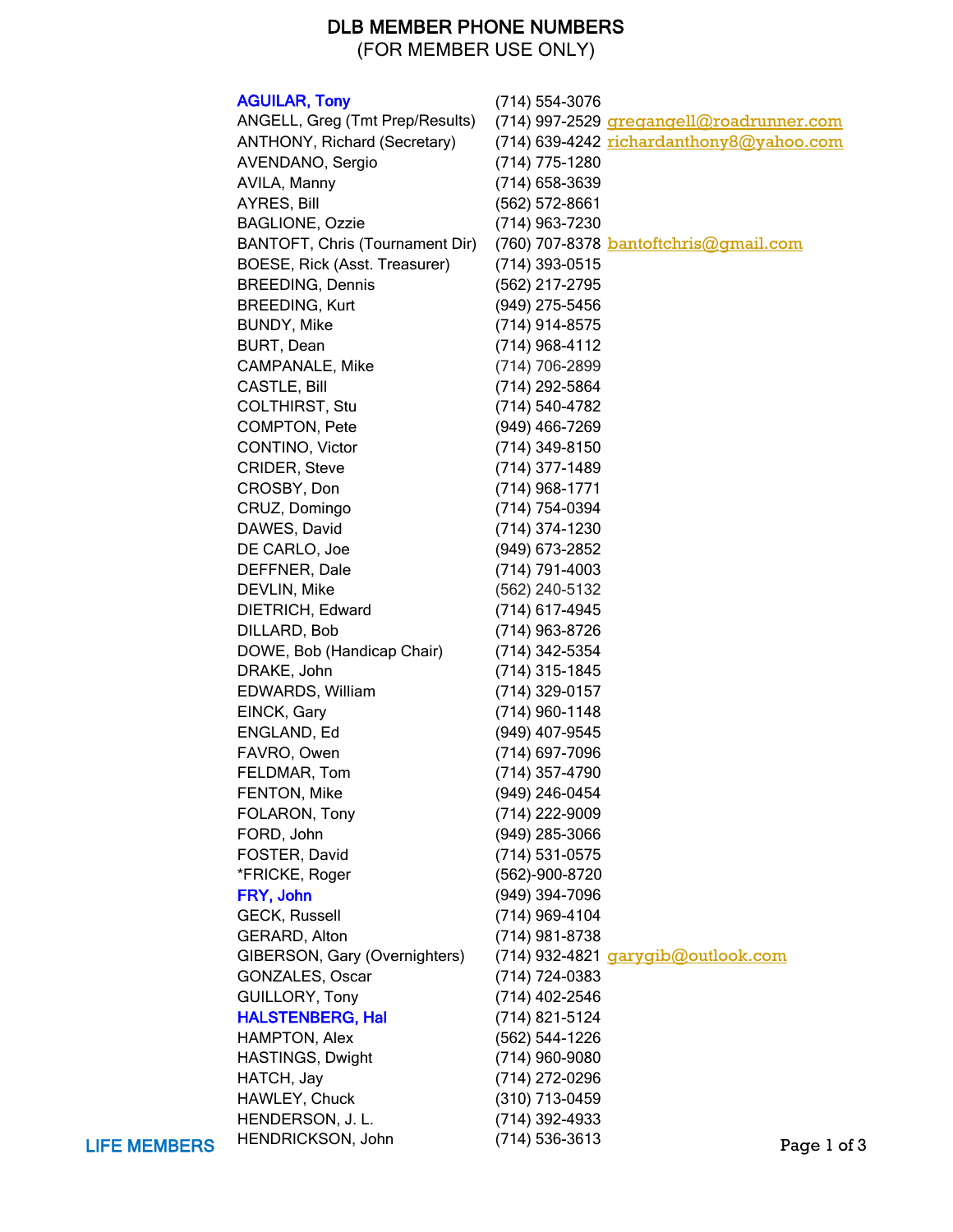## DLB MEMBER PHONE NUMBERS

(FOR MEMBER USE ONLY)

|                     | <b>HEUERMAN, Mike</b>                                                    | (714) 847-0559     |                                         |
|---------------------|--------------------------------------------------------------------------|--------------------|-----------------------------------------|
|                     | <b>HIGGINS, Jim</b>                                                      | (714) 328-7193     |                                         |
|                     | HODGE, John                                                              | (714) 964-3854     |                                         |
|                     | HOLLISTER, Tom (Away Tourny Dir) (714) 944-2941 <b>bertntom</b> @aol.com |                    |                                         |
|                     | <b>HORNER, Gene</b>                                                      | (714) 536-0494     |                                         |
|                     | HOULE, Norm                                                              | (714) 264-3500     |                                         |
|                     | JAGO, John                                                               | (714) 965-2947     |                                         |
|                     | JENNESS, Bob                                                             | (206) 909-6937     |                                         |
|                     | JENKES, Vaughn                                                           | $(714) 846 - 4616$ |                                         |
|                     |                                                                          |                    |                                         |
|                     | JEZIN, Andy                                                              | (310) 748-5832     |                                         |
|                     | JOHNSON, Bob                                                             | (469) 360-8846     |                                         |
|                     | JOHNSON, Brian                                                           | (714) 916-7354     |                                         |
|                     | JONES, Steven                                                            | (949) 933-0936     |                                         |
|                     | JORDAN, Larry                                                            | (714) 606-8514     |                                         |
|                     | <b>JURANEK, Bob</b>                                                      | $(714)$ 963-3119   |                                         |
|                     | KACZMAREK, Jim                                                           | $(714) 531 - 5002$ |                                         |
|                     | KATNIK, Norman                                                           | (714) 393-2799     |                                         |
|                     | KARRER, Bert                                                             | (714) 376-5079     |                                         |
|                     | KIRLEIS, Enno                                                            | $(714)$ 968-5827   |                                         |
|                     | KLEIN, Reiny                                                             | (714) 960-9154     |                                         |
|                     | KLUCK, Jim                                                               | $(714)$ 536-6871   |                                         |
|                     | KOFFLER, Steve                                                           | (949) 351-3457     |                                         |
|                     | KROTEE, Don                                                              | (714) 329-3036     |                                         |
|                     | LAMPLEY, Paul (Vice President)                                           |                    | $(714)$ 623-1804 paul.lampley@gmail.com |
|                     | LATHAM, Guy                                                              | (858) 735-4805     |                                         |
|                     | LEGASPI, Joe                                                             | (714) 290-3980     |                                         |
|                     | LEINGANG, Frank                                                          | $(714)$ 809-4003   |                                         |
|                     | LETTERMAN, Rick                                                          | (714) 322-2184     |                                         |
|                     | LIN, Willy                                                               | (714) 369-6261     |                                         |
|                     | LOPEZ, Andrew                                                            | $(714)$ 904-6757   |                                         |
|                     | LUDVIGSEN, Roy                                                           | (678) 640-1699     |                                         |
|                     | MAHAN, Jack                                                              | (714) 968-9533     |                                         |
|                     | MALKIN, Marty                                                            | (949) 350-4621     |                                         |
|                     | MANNING, Art                                                             | (714) 531-0897     |                                         |
|                     | MANZANARES, Jose                                                         | (949) 589-7504     |                                         |
|                     | <b>McCLEARY, Don</b>                                                     | (714) 531-4472     |                                         |
|                     | McINTYRE, Brad                                                           | 714-743-7669       |                                         |
|                     | MILLER, Jim                                                              |                    |                                         |
|                     |                                                                          | (714) 292-8468     |                                         |
|                     | MILLER, John J.                                                          | (951) 533-9114     |                                         |
|                     | <b>MIN, David</b>                                                        | (714) 397-7667     |                                         |
|                     | MORTENSEN, Per                                                           | (949) 637-3521     |                                         |
|                     | MOSHIRI, Mike                                                            | (714) 756-1580     |                                         |
|                     | MURPHY, Bob                                                              |                    | (714) 609-0468 bob4god@aol.com          |
|                     | <b>MUSE, Nick</b>                                                        | (714) 968-2524     |                                         |
|                     | NAAH, Steve                                                              | (714) 964-5510     |                                         |
|                     | NEILON, Bill                                                             |                    | (714) 960-9109 bullet9nine@gmail.com    |
|                     | NOVIELLI, Bob                                                            | (714) 914-3266     |                                         |
|                     | <b>O'BERG, Robert</b>                                                    | (714) 841-2174     |                                         |
|                     | OLIVERI, Frank                                                           | (714) 962-2376     |                                         |
|                     | OLSON, Dennis                                                            | (714) 847-6353     |                                         |
|                     | OTSUBO, Ken                                                              | (562) 412-7634     |                                         |
| <b>LIFE MEMBERS</b> | PARKER, Ron                                                              | (714) 964-3032     | Page 2 of 3                             |